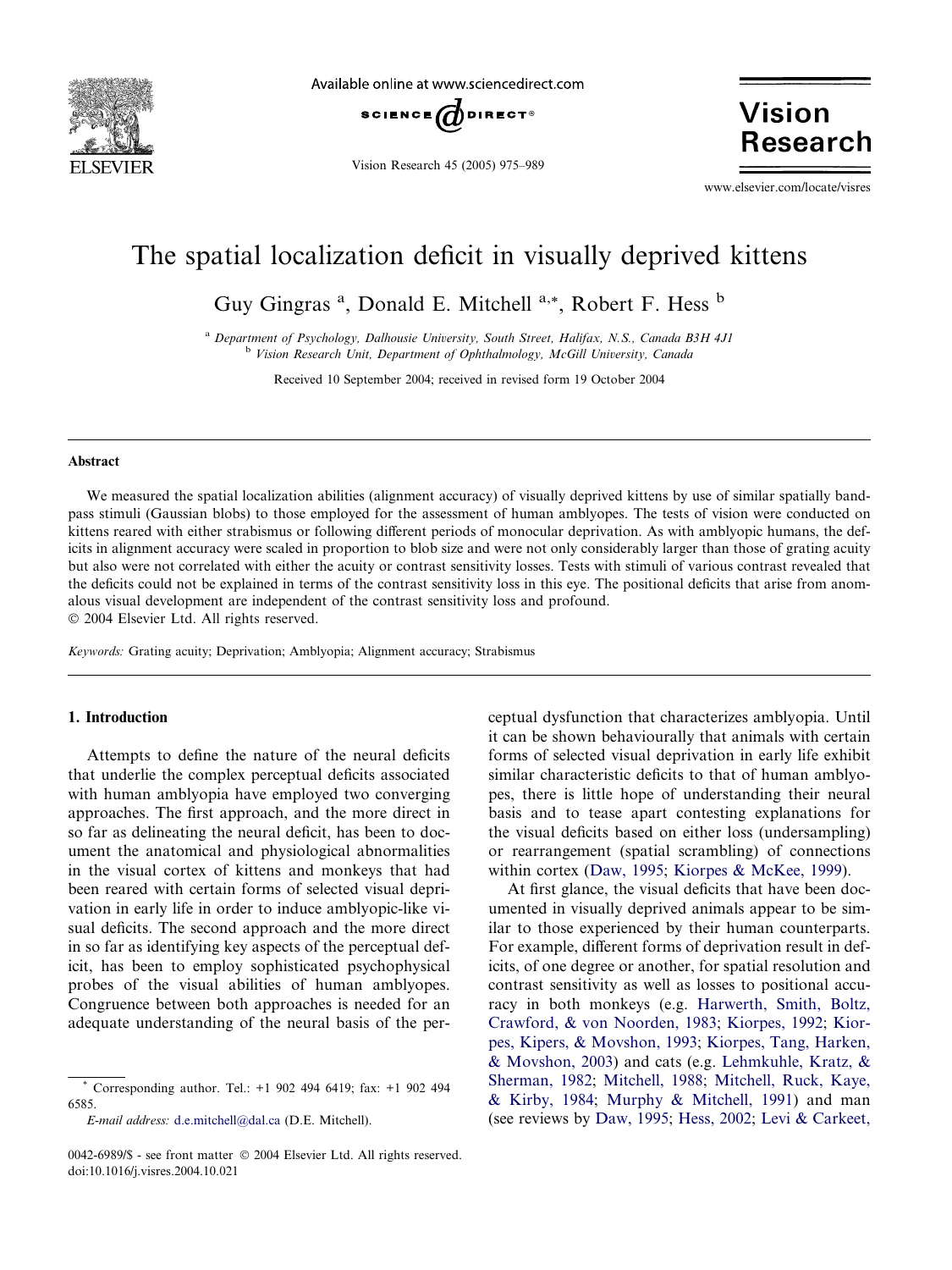[1993\)](#page-14-0). A closer look, however reveals that there is an important unresolved issue between the animal models and the human condition regarding positional uncertainty, which is considered the defining characteristic of human amblyopia ([Bedell](#page-13-0) & Flom, 1981; [Demanins](#page-13-0) & [Hess,](#page-13-0) 1996; Fronius & [Sireteanu,](#page-13-0) 1989; Hess, [Camp](#page-13-0)bell, & [Greenhalgh,](#page-13-0) 1978; Hess & [Holliday,](#page-13-0) 1992b; Lagrèse & [Sireteanu,](#page-14-0) 1991; Levi & [Klein,](#page-14-0) 1992; [Wilson,](#page-14-0) [1991\)](#page-14-0).

Superficially, there is a close agreement between the vernier acuity deficits exhibited in animals made artificially amblyopic ([Kiorpes](#page-13-0) et al., 1993; [Murphy](#page-14-0) & Mitchell, [1991\)](#page-14-0) and their human counterparts [\(Bradley](#page-13-0) & [Freeman,](#page-13-0) 1985; Levi & [Klein,](#page-14-0) 1985; Levi, [Klein,](#page-14-0) & [Yap,](#page-14-0) 1987). However, it is also known that both in animals made artificially amblyopic ([Kiorpes](#page-13-0) et al., 1993) and human amblyopes (Levi & [Klein,](#page-14-0) 1985; [Levi](#page-14-0) et al., [1987;](#page-14-0) McKee, Levi, & [Movshon,](#page-14-0) 2003), the vernier loss is strongly correlated with the contrast sensitivity loss and there is good reason to suppose that the former loss follows as a consequence of the latter ([Bradley](#page-13-0) & [Freeman,](#page-13-0) 1985). This is a direct consequence of vernier acuity targets having abutting features and as such are likely to involve within-filter processing ([Wilson,](#page-14-0) [1991;](#page-14-0) Whitaker & [MacVeigh,](#page-14-0) 1991) where performance is governed more by the detection of target spatial frequencies [\(Carney](#page-13-0) & Klein, 1999) or the discrimination of their orientations ([Watt,](#page-14-0) 1984) than it is by the encoding of target position per se. In other words, within-filter operations rather than between-filter operations are involved. The conclusion is that such vernier-type targets are not ideal for assessing the purely positional dysfunction that many studies have shown is a characteristic feature of amblyopia ([Bedell](#page-13-0) & Flom, 1981; [Demanins](#page-13-0) & [Hess,](#page-13-0) 1996; Fronius & [Sireteanu,](#page-13-0) 1989; [Hess](#page-13-0) et al., [1978;](#page-13-0) Hess & [Holliday,](#page-13-0) 1992b; Lagrèse & [Sireteanu,](#page-14-0) [1991;](#page-14-0) Levi & [Klein,](#page-14-0) 1992; [Wilson,](#page-14-0) 1991).

A more appropriate measure of positional coding necessitates the use of targets with well-separated features that require positional information derived across different cells rather than within the same cell. A number of different approaches have been adopted ([Bedell](#page-13-0) & [Flom,](#page-13-0) 1981; Fronius & [Sireteanu,](#page-13-0) 1989; Hess & [Holli](#page-13-0)day, [1992b;](#page-13-0) Levi & [Klein,](#page-14-0) 1992; Weiss, [Rentschler,](#page-14-0) & [Caelli,](#page-14-0) 1985) all of which show that there are profound positional losses in human (mainly strabismic) amblopes. In one such study, Hess and [Holliday](#page-13-0) (1992a) used well-separated, spatially narrow-band stimuli (Gabor patches) that prevented the use of the local spatial contrast cues for spatial localization present in conventional vernier targets (Whitaker & [MacVeigh,](#page-14-0) 1991). They showed that positional accuracy for such a stimulus, unlike its vernier counterpart (Bradley & [Freeman,](#page-13-0) [1985\)](#page-13-0), did not depend on the spatial frequency, orientation, or to a large extent, contrast of the stimuli. In a subsequent study they used this stimulus to examine the relationship between the contrast sensitivity and spatial localization deficits in human amblyopes. The stimuli they employed also maximized the possibility that detection and localization of the stimuli were mediated by the same spatial mechanisms and, as a consequence, the data allowed for a more complete description of the spatial localization deficit than that obtained from use of conventional spatially broadband stimuli. Two key findings to emerge from this study was that the positional deficit in human amblyopes affected all spatial scales equally (i.e. the deficit was scale invariant) and was also unrelated to the contrast sensitivity loss. Thus, unlike the conclusion with vernier stimuli, human amblyopes exhibit independent positional and contrast sensitivity losses, the former being the main distinguishing feature of the human condition. The unanswered question now is, do animals with certain forms of selected visual deprivation in early life also exhibit large and independent losses to positional coding that are both spatial scale invariant and unrelated to the loss of contrast sensitivity?

The answer to this question will define the adequacy of our present animal models of amblyopia. If animals made artificially amblyopic exhibit similar positional deficits then we are in a position to pursue the neural substrate of what is considered to be the defining characteristic of the human condition. Furthermore, such a finding in animals also suggests an important role for experience-dependant neural development in human positional coding, an issue on which the only information available at present is derived from conventional vernier acuity studies (Shimojo, Birch, [Gwiazda,](#page-14-0) & [Held,](#page-14-0) 1984; [Shimojo](#page-14-0) & Held, 1987).

## 2. Methods

## 2.1. Animals

The experiments were conducted on one normal cat (N1) and 8 visually deprived cats that were born and raised in a closed laboratory colony. Data was also obtained from a cat on which an attempt to induce a strabismus by surgery at 3 weeks of age was unsuccessful. This cat (N2) was tested binocularly and was classed as normal on the reasonable assumption that the nonoperated eye was not impaired. The specific times of deprivation of the 8 visually deprived cats are provided in [Table](#page-2-0) 1. Three of the deprived animals were monocularly deprived from about the time of natural eye opening for an extended period of time and were designated as long-term monocularly deprived (LMD1, LMD2, and LMD3). The rearing condition of LMD2 matched very closely that of an animal (60B) from which electrophysiological recordings from area 17 were made in a previously published study from this laboratory ([Mitch-](#page-14-0)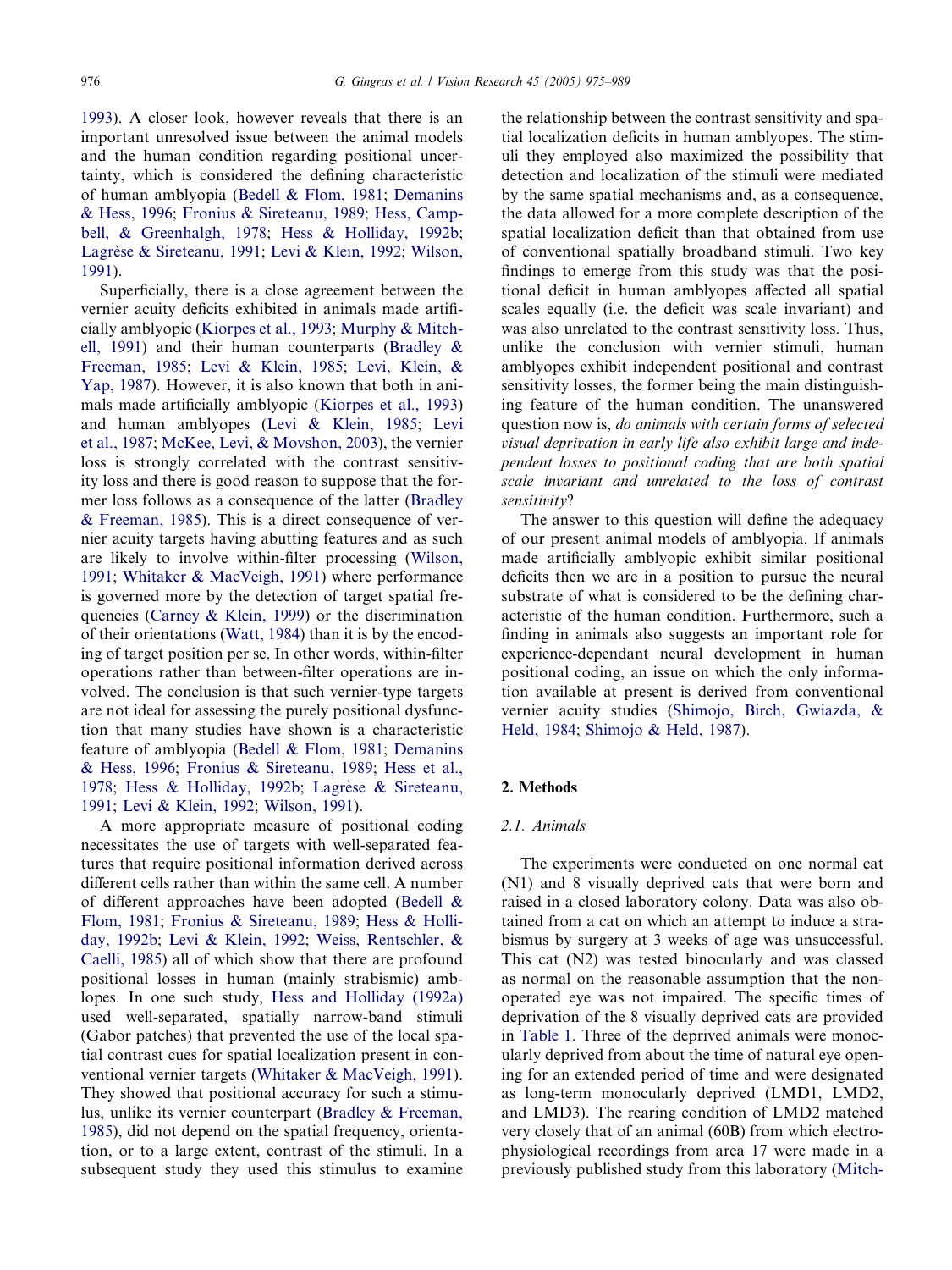<span id="page-2-0"></span>Table 1

| Animal           | Manipulation | From (days of age) | To (days of age) | Acuity in deprived eye (cycles/deg.) | Deficit (Octaves) |
|------------------|--------------|--------------------|------------------|--------------------------------------|-------------------|
| LMD1             | MD           | 37                 | 67               | 5.87                                 | 0.52              |
| LMD <sub>2</sub> | MD           | 11                 | 60               | 5.03                                 | 0.74              |
| LMD3             | MD           | 11                 | 82               | 4.15                                 | 1.02              |
| SMD1             | MD           | 35                 | 41               | 5.24                                 | 0.68              |
| SMD <sub>2</sub> | MD           | 60                 | 66               | 5.24                                 | 0.68              |
| SMD3             | MD           | 90                 | 96               | 7.53                                 | 0.16              |
| S1               | <b>ESO</b>   | 17                 | __               | 4.82                                 | 0.80              |
| S <sub>2</sub>   | <b>ESO</b>   | 29                 | _                | 3.18                                 | 1.40              |

Rearing history of the experimental animals, the grating acuity of the deprived eye and the size of the deficit expressed in octaves with respect to the mean acuity of the non-deprived or non-deviating eye

Abbreviations: MD—monocular deprivation; ESO—surgically induced esotropia.

ell, Cynader, & [Movshon,](#page-14-0) 1977a). Ocular dominance histograms recorded after a period of recovery that was of sufficient length to permit asymptotic recovery of grating acuity and published in that paper indicate that only 19% of 75 cells were dominated by the deprived eye. LMD3 was deprived even longer (to 82 days of age) and so might be expected to have experienced an even greater loss of connections in area 17 with the deprived eye. A further three animals were designated as short-term monocularly deprived and received a 6 day period of MD at either 35, 56 or 90 days of age (respectively, SMD1, SMD2, and SMD3). One of the latter animals, SMD2 that received 6 days of MD at 56 days of age, was reared in total darkness until 4 weeks of age. The wide variety of different conditions of monocular deprivation were employed in the hope that the range of observed deficits of spatial localization would overlap in severity with those reported among human amblyopes ([Demanins](#page-13-0) & Hess, 1996; Hess & [Holliday,](#page-13-0) 1992b). Finally, two animals were reared with a surgically induced esotropia (S1 and S2). As well as describing the nature and timing of the manipulations conducted on the experimental animals, Table 1 also lists the grating acuity that was attained by the deprived or deviated eye as well as the deficits in the acuity of this eye (expressed in octaves) with respect to the mean acuity of the fellow non-deprived or non-deviated eyes.

### 2.2. Surgical procedures

All procedures associated with the experiments followed animal protocols approved by Dalhousie University and were in accordance with standards and regulations established by the Canadian Council on Animal Care. Six kittens were monocularly deprived by eyelid suture while the remaining two were rendered strabismic by partial myectomy of one of the extraocular muscles of one eye. The surgical procedures for both experimental manipulations were performed under gaseous halothane anesthesia following partial induction with Xylazine (im 2 mg/kg). A few drops of a local anaesthetic (Marcaine 0.25%) were dropped onto the

wounded tissue during the surgical manipulations and afterwards the animals received an analgesic (Butorphanol 0.4mg/kg) in order to minimize any pain and discomfort. The simple surgical manipulation required to open the sutured eyelids at the end of the period of monocular deprivation was performed with anesthesia induced and maintained with gaseous halothane. The procedures employed for eyelid suture were identical to those described by Murphy and [Mitchell](#page-14-0) (1987) who introduced two noteworthy refinements to methods employed earlier in order to increase the likelihood of a patent palpebral opening after termination of the deprivation. The first modification to the conventional procedure was to wound the eyelid margins in a different manner and the second was to introduce an additional occlusion layer. As an alternative to trimming the eyelid margins through their entire extent from just temporal to the puncta, the palbebral conjunctiva immediately adjacent to the lid margins was dissected free to expose about 3mm of eyelid tissue. The freed palpebral conjunctiva from the lid margins were sutured together with 5-O chromic gut to form the first of two occlusion layers. Following this, the exposed tissue on the underside of the upper and lower eyelid were wounded lightly with the sharp end of a 26 gauge syringe needle, opposed together and sutured with 4-O braided silk suture thread. Because the new occlusion procedure maintained the eyelid margins, the kittens were able to keep their eyelids fully open after termination of the period of eyelid suture.

Strabismus (esotropia) was induced surgically in two kittens (S1 and S2) by removal of part of the body of the lateral rectus muscle of one eye by use of standard procedures described in detail in a previous publication ([Mitchell](#page-14-0) et al., 1984). In addition to partial myectomy of the lateral rectus muscle the procedure also included removal of the nictitating membrane from this eye. The esotropia induced in these two animals was evident immediately and remains obvious to this day.

One animal that was monocularly deprived for just 6 days at 5 weeks of age (SMD1) developed an obvious esotropia several weeks after vision was restored to the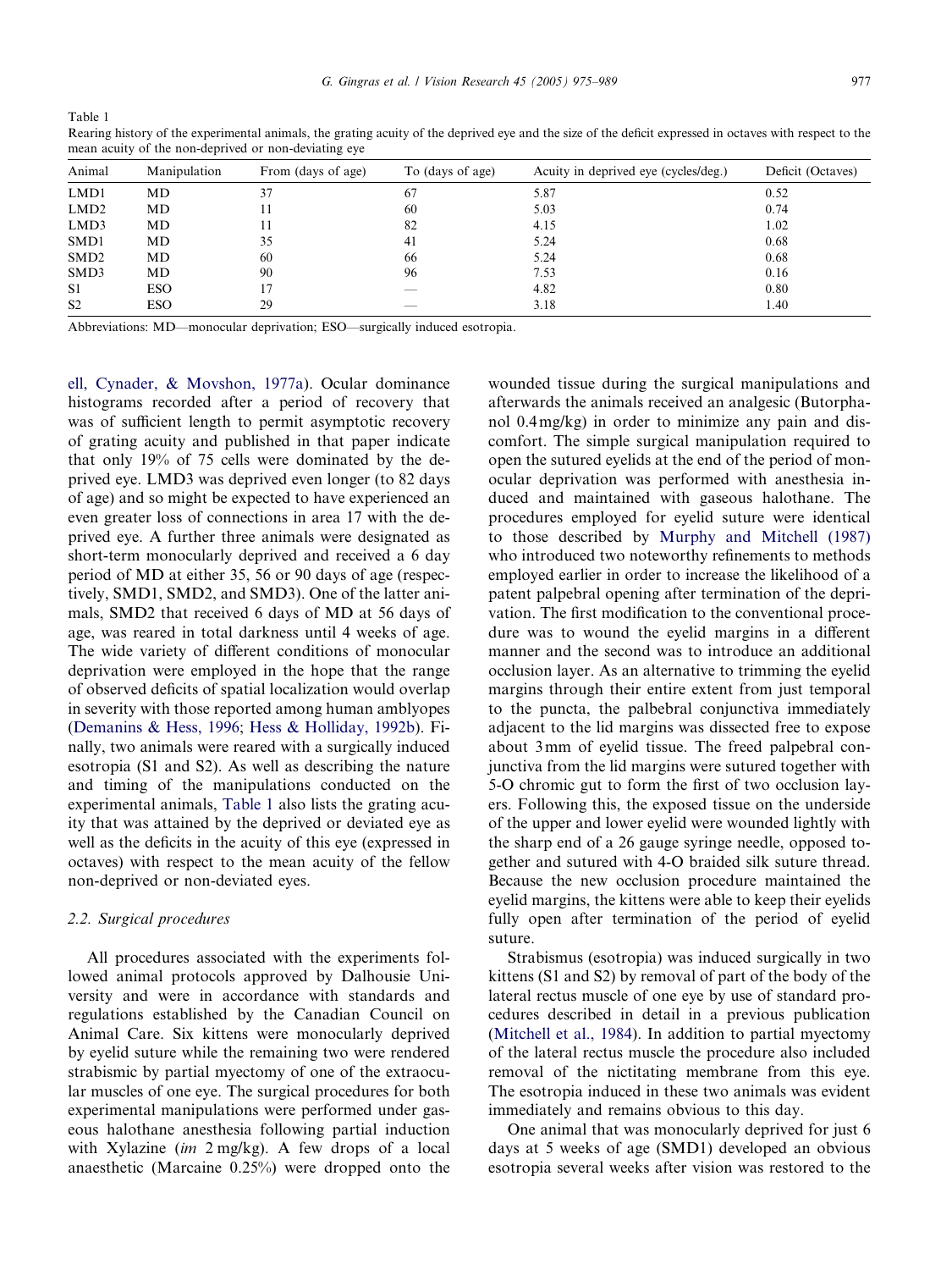deprived eye (see [Fig.](#page-12-0) 11). With the exception of LMD3 which also became esotropic but not until after 6 months of age, all the other monocularly deprived animals appeared orthotropic following termination of the period of deprivation.

# 2.3. Behavioural testing of visual acuity

Measurements of the visual acuity for square-wave gratings were made on a jumping stand [\(Mitchell](#page-14-0) et al., [1977a](#page-14-0); [Mitchell,](#page-14-0) Giffin, & Timney, 1977b) by use of procedures that differed in only one respect from those described in detail in the past ([Mitchell,](#page-14-0) 1991; Murphy & [Mitchell,](#page-14-0) 1987), namely the use of a discrimination rather than a detection task where the kitten was required to jump toward a vertical grating (the positive stimulus) as opposed to an adjacent horizontal grating of the same spatial frequency. The change to a discrimination task was made in order to both reduce the potential for aliasing (Hall & [Mitchell,](#page-13-0) 1991; [Lennie,](#page-14-0) [Trevarthen,](#page-14-0) VanEssen, & Wassle, 1989; [Wandell,](#page-14-0) 1995) that is possible with detection tasks and to ease the ability to achieve a luminance match of the stimuli. The stimuli  $(19 \times 19 \text{ cm})$  were produced photographically (Murphy & [Mitchell,](#page-14-0) 1987) and mounted on thick cardboard with a border 3.8cm wide. The gratings had a contrast close to 1.0 and a mean luminance of  $55 \text{cd/m}^2$ .

A brief description of the way in which acuity was assessed is provided here as it served as the model for the procedure used later to assess alignment accuracy. Kittens were trained to jump towards the positive stimulus (a vertical grating) that was placed adjacent to the negative stimulus on the jumping stand. The positions of the two stimuli were interchanged from left to right in a pseudo-random order ([Mitchell](#page-14-0) et al., 1977a, 1977b), with correct jumps rewarded with food (pureed chicken liver mixed with regular cat food) and petting. Incorrect jumps resulted in denial of the rewards and immediate replacement of the kitten on the jumping platform so as to repeat the trial. Acuity was determined each session by use of a descending method of limits that began with assessment of the animal's performance with gratings having a spatial frequency at least 3 octaves above threshold. A key feature of the procedure was to reduce the period of the grating in very small but equal steps (equated on a logarithmic scale with as many as 12 to an octave) between successive blocks of trials. The animal received only one trial at low spatial frequencies unless an error was made in which case it received additional trials in order to establish whether it could attain a criterion level of performance that was defined as either 5 consecutively correct responses or else a minimum of 7 correct in a maximum of 10 trials. Within two octaves of the estimated threshold the minimum number of trials was increased to first 2 and then to 3 about an octave from threshold. A minimum of 5 trials

were required for the 4 highest spatial frequencies. The session was usually terminated once the animal could no longer achieve criterion performance within the maximum number of trials (10) provided at any spatial frequency. Because performance declined rapidly from flawless to chance within two incremental steps, equivalent to less than 1/6 of an octave, the threshold could be titrated quite precisely on any given session (see [Murphy](#page-14-0) & [Mitchell,](#page-14-0) 1987, [Fig.](#page-4-0) 1). A conservative criterion was adopted for threshold, namely the highest spatial frequency for which criterion performance was met, a value for which the animal's performance could be at best flawless and at worst 70% correct. Tests of the vision of the deprived (or deviating eye) were made with the other eye occluded by an opaque hard contact lens having a base curve chosen to match as closely as possible the average corneal curvature for kittens of that age ([Freeman,](#page-13-0) 1980). A drop of local ophthalmic anesthetic (proparacaine hydrochloride 0.5%) was placed into the conjunctival sac prior to insertion of the lens in order to eliminate any potential discomfort. Measurements of the vision with both eyes open were made from time to time in order to measure the acuity of the non-deprived eye as comparison measurements indicated that these measures were identical to monocular measurements made with the deprived eye occluded. Measurements of spatial localization of the monocularly deprived animals were begun 4 to 6 weeks after the visual acuity of the deprived eye had stabilized. For the strabismic animals, measurements were begun at 5 months of age, about a month after visual acuity reaches adult values (Giffin & [Mitchell,](#page-13-0) 1978; [Mitchell,](#page-14-0) Giffin, [Wilkinson,](#page-14-0) Anderson, & Smith, 1976).

#### 2.4. Measurement of spatial localization

The stimuli for these measurements consisted of two sets of three circularly symmetric Gaussian patches that were presented on the display screen of a computer monitor. For one set, the 3 patches were in vertical alignment, while in the other set (representing the positive stimulus for the two-choice discrimination) the middle patch was horizontally displaced from a hypothetical line joining the centers of the two vertically aligned outer patches (see [Fig.](#page-4-0)  $1(A)$ ). Five sets of Gaussian blob sizes were employed with each set differing from the next by a factor of two. An example of 3 such stimuli are shown in [Fig.](#page-4-0) 1(B). In [Fig.](#page-4-0) 1(C) and (D), a spatially filtered (smoothed low-pass filter) version of the four smallest stimuli are shown, whose cut off was matched either to the resolution of a normal adult cat (i.e. 10c/d) or to that of our most amblyopic cat (i.e S2 whose grating acuity deficit was 1.4 octaves). Each blob was separated by a constant 5 standard deviations from its nearest neighbor so that the displays were scaled versions of each other. Because of limitations dictated by the dimensions of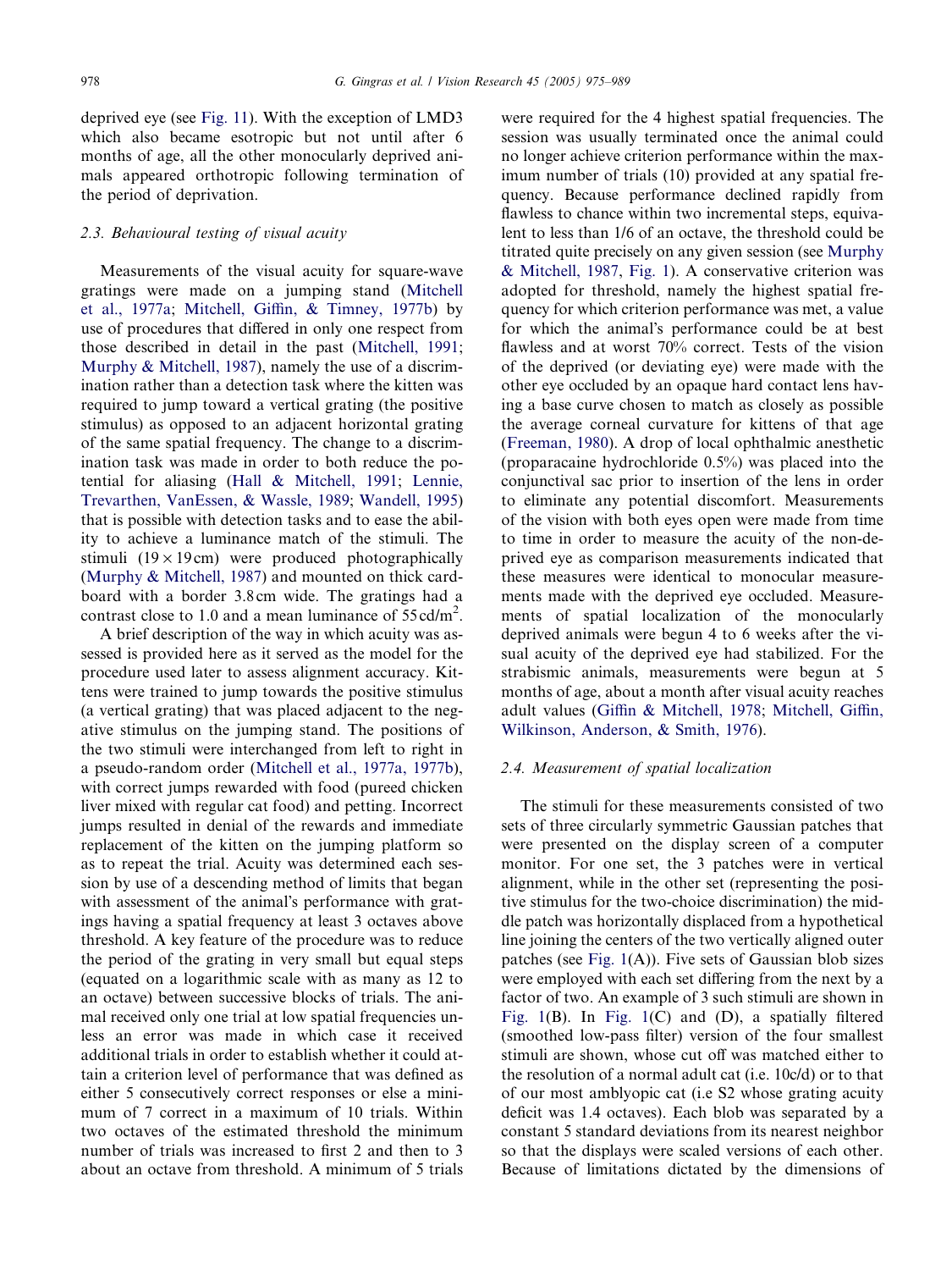<span id="page-4-0"></span>

Fig. 1. (A) Illustration of the stimulus display for the tests of alignment accuracy. The kittens were rewarded for jumping toward the misaligned set of Gaussian blobs on the right as opposed to the aligned set on the left. (B) Three scaled versions of the stimuli. (C) A filtered version of the four smallest stimuli to illustrate as they would appear to a normal adult cat (i.e. an acuity of  $10c/d$ ). (D) A filtered version of the same stimuli as (C) to illustrate as they would appear to the amblyopic eye of the most severely amblyopic (strabismic) cat investigated here (S1 had an acuity deficit of 1.4 octaves).

the monitor screen, the largest stimulus set could not be displayed on the screen at the same observation distance as was used for the other displays; instead the animals were tested with the fourth largest set at half the observation distance (30 versus 60cm) thereby maintaining the scaled relationship between stimulus sets. Gaussian stimuli were used in this study rather than Gabors as employed by Hess and [Holliday](#page-13-0) (1992a) in order to increase their visibility. Moreover, because [Hess](#page-13-0) and Holliday [\(1992a\)](#page-13-0) showed that spatial localization for the latter stimulus did not vary with either the spatial frequency or orientation of the carrier frequency, data obtained with Gaussian targets should be identical to that obtained with Gabors.

Because of constraints dictated by the size of the monitor screens and the minimum observation distance that could be employed for jumping, the separation of the Gaussian blobs was smaller (5 versus 10 standard deviations) than that employed by Hess and [Holliday](#page-13-0) [\(1992a,](#page-13-0) 1992b) for their studies on humans. For most of the measurements reported here the stimuli were displayed on a NEC Multisync monitor (Model JC-1401P3A) monitor. The luminance and contrast of the stimuli and calibration of the monitor were made by use of a United Detector Technology Model 161 Optometer. The background luminance was  $0.5 \text{ cd/m}^2$ .

The animals were trained initially to jump towards the stimuli with a large misalignment of 4cm. This simple task was usually learned in the first session. On subsequent sessions the offset was reduced in small steps that were equated on a logarithmic scale (8–10 steps to the octave within an octave of threshold) until the cat could no longer achieve criterion performance. Criterion performance was defined as it was for the measurements of grating acuity, namely at least 7 correct out of a maximum of 10 trials for any given offset. Performance was usually flawless with all offsets other than smallest ones close to threshold. A conservative criterion was employed to define the threshold offset on any given testing session, namely the smallest offset for which performance was 70% correct or better. Separate measurements were made on several animals with both left and right offsets but as the results appeared identical most data was collected with just left offsets. The performance of the non-deprived eye was assessed on the basis of binocular measurements as the performance on the latter was shown in control experiments to be identical to the monocular performance of the non-deprived eye. Moreover, because binocular measurements could be made without the use of a contact lens occluder, they could be followed immediately by measurements of the alignment accuracy of the deprived eye made with the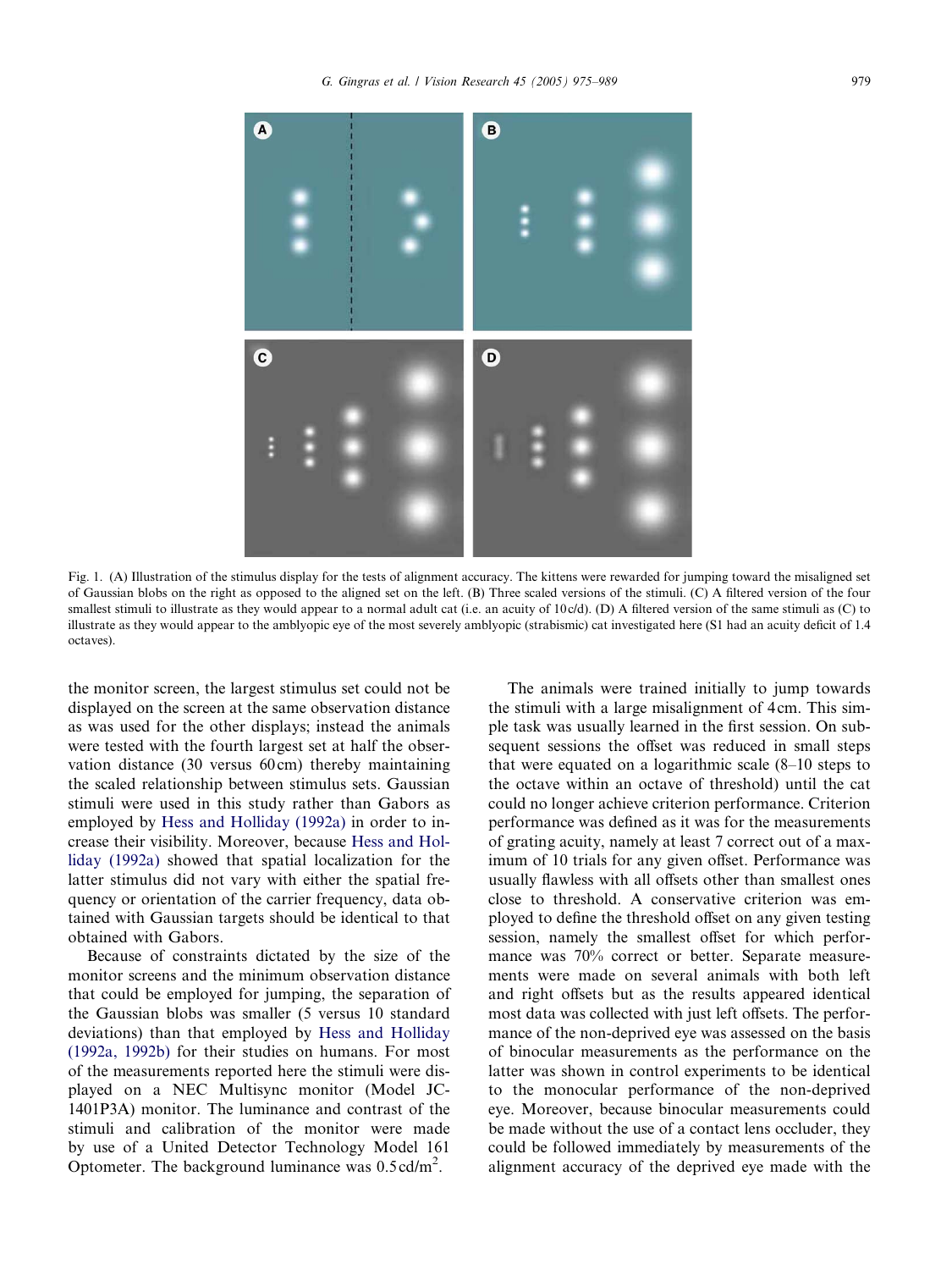fellow eye occluded thereby permitting comparison of the performance of the two eyes in a single daily session. The thresholds reported for each stimulus condition represent the mean of at least 3 measurements. In the vast majority of cases these thresholds were sufficiently similar that the standard errors were extremely small and always less than the size of the symbols that depict the data in each of the figures that follow.

### 3. Results

#### 3.1. Spatial localization—normal animals

The dependence of alignment accuracy on the size of the Gaussian blobs (expressed in terms of their standard deviation) is illustrated in Fig. 2 for the two normal cats tested binocularly. There was a proportional relationship between the two variables indicating that, like humans (Hess & [Holliday,](#page-13-0) 1992a, 1992b; [Toet](#page-14-0) & [Koenderink,](#page-14-0) 1988; Toet, von [Eekhout,](#page-14-0) Simons, & [Koenderink,](#page-14-0) 1987), alignment accuracy scaled with blob size.

## 3.2. Spatial localization—monocularly deprived animals

The alignment accuracy of the deprived and non-deprived eye of the three long-term monocularly deprived animals are displayed in [Fig.](#page-6-0) 3 as a function of blob size. Despite their high contrast (0.685), measurements of alignment accuracy could not be made with the deprived eye for the two smallest blob sizes nor was it possible to obtain data with the largest stimuli because of the limits on the maximum displacement set by the dimensions of the display screen of the monitor. The data for the nondeprived eye of these animals followed a very similar pattern to that observed in the two normal cats with alignment accuracy scaling with blob size. Although alignment accuracy with the deprived eye was considerably worse (by a factor of 8–13) than that of the non-deprived eye, the data for the two blob sizes for which measurements with the deprived eye were possible suggest that alignment accuracy scaled with blob size for this eye as well.

Data on the alignment accuracy of the three animals deprived for just 6 days are displayed in [Fig.](#page-7-0) 4. Measurements with the deprived eye were possible with only one blob size for SMD1, three for SMD2 and four for SMD3. Although alignment accuracy was poorer with the deprived than the non-deprived eye for all three animals, the interocular difference was greatest for SMD1 and smallest for SMD2. The fact that the deficit was largest in the animal that was deprived earliest was not a surprise as the 6 day period of MD was initiated at the height of the sensitive period in area 17 ([Olson](#page-14-0) & [Freeman,](#page-14-0) 1980). However, the pattern of results in the other two animals was somewhat unexpected as the monotonic decline in cortical plasticity past 5 weeks of age would suggest that the deficits should be smallest in the animal deprived last (SMD3). Another interesting and unexpected observation is made evident in [Fig.](#page-8-0) 5 which shows the ratio of the alignment accuracy between the two eyes for each animal. For those animals (all but SMD1) for which measurements of alignment accuracy were possible for more than one blob size with the deprived eye, the ratio plotted in [Fig.](#page-8-0) 5 was the mean of the ratios calculated for each blob size for which measurements were made with both eyes. Interestingly, the ratios for two of the three short-term MD animals either equaled (SMD3) or exceeded (SMD1) the ratios for the long-term MD group. For only one of the former animals (SMD2) was the ratio smaller than that observed among the latter group.

## 3.3. Spatial localization—strabismic animals

The alignment accuracy of the two eyes of the strabismic cats are plotted in [Fig.](#page-8-0) 6. As with the non-deprived eye of the monocularly deprived animals, the alignment accuracy of the non-deviating eye of S1 and S2 scaled



Fig. 2. Alignment accuracy in min of arc of the two normal cats (N1 and N2) as a function of the spatial scale of the Gaussian blobs expressed in terms of their standard deviation (SD in min of arc). The stimuli all had the same high contrast of 0.685.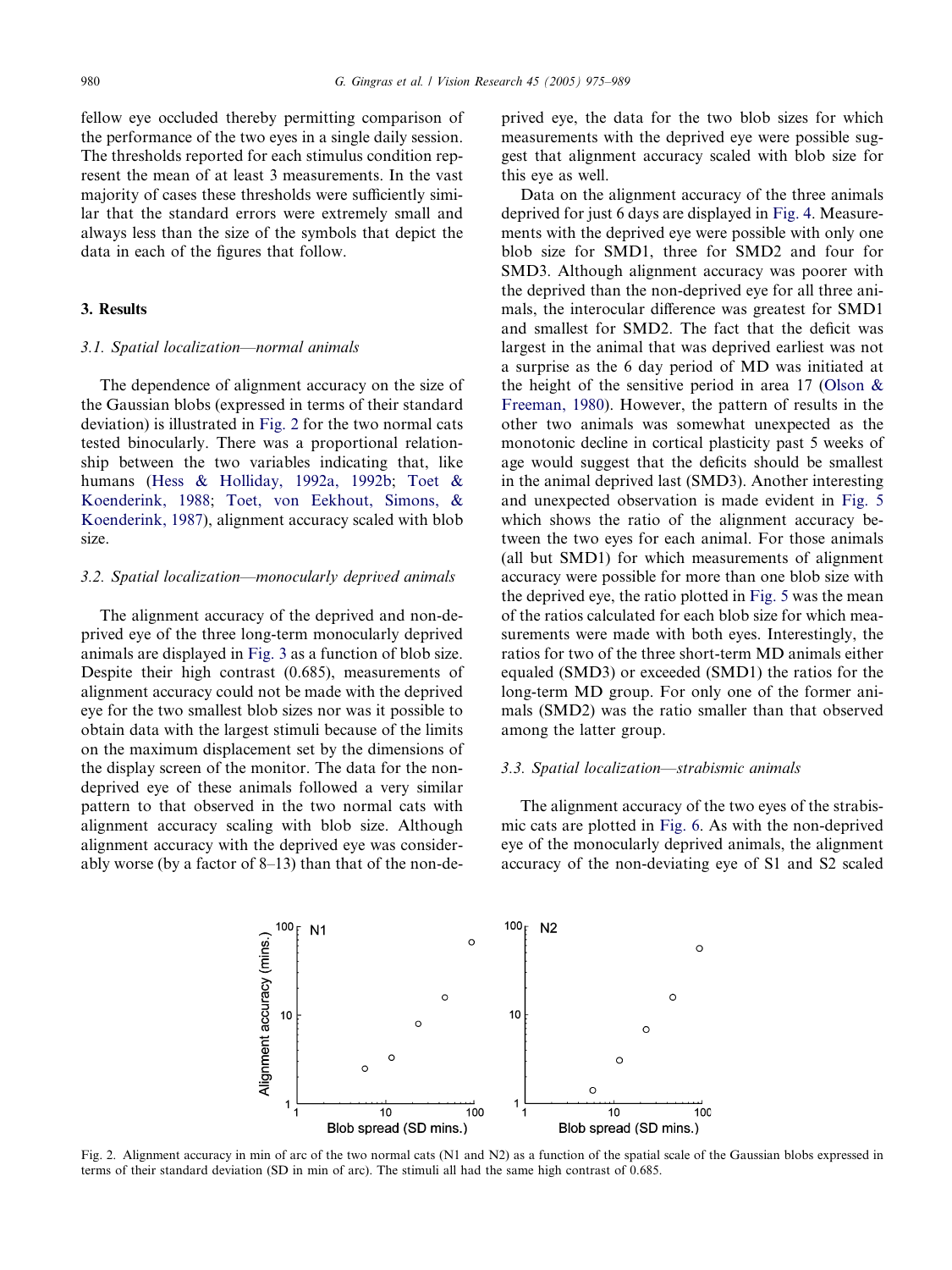<span id="page-6-0"></span>

Fig. 3. Alignment accuracy in min of arc of the two eyes of the three long-term monocularly deprived cats (LMD1, LMD2, LMD3) as a function of the spatial scale of the Gaussian blobs (blob size) expressed in terms of their standard deviation (SD in min of arc). The stimuli all had the same high contrast of 0.685. Open and closed symbols depict the performance of respectively, the non-deprived and deprived eye. Measurements were possible for only two blob sizes with the deprived eye.

with blob size. For both strabismic animals, measurements of alignment accuracy with the deviating eye were possible for only the mid blob size. And as illustrated in [Fig.](#page-8-0) 5, the ratio of the alignment accuracy of the two eyes measured for this blob size was greater than that observed in any of the monocularly deprived animals.

The fact that, like amblyopic humans, performance with both eyes of the experimental animals scaled with blob size was reassuring despite the use of a smaller blob separation (5SD) than that employed by [Hess](#page-13-0) and Holliday [\(1992b\)](#page-13-0) on humans (10SD). In fact, pilot data obtained from the non-deprived eyes of four animals with blobs having an SD of 11.46min [\(Fig.](#page-8-0) 7) indicated that the separation employed here was within the range for which alignment accuracy varied little with element separation. Overall, the effect of element separation was similar to that reported for humans with stimuli imaged in the fovea (Hess & [Hayes,](#page-13-0) 1994).

#### 3.4. Effects of contrast on alignment accuracy

A series of measurements were made in order to explore the possibility that the deficits observed in the deprived or deviating eye of the experimental animals could be attributed to the lower effective contrast of the stimuli as seen by this eye. It might be thought that this would be unlikely since the stimuli were presented at very high physical contrast (0.685). However, since measurements of the dependence of alignment accuracy of Gaussian blobs on contrast have not been made previously for the cat, the possible contribution of a contrast deficit to the alignment accuracy of the deprived or deviating eye was explored for the mid-size blobs (SD 22.9min) in one normal and four experimental cats (3 MD and one strabismic cat). Because stimuli of a given physical contrast may appear very different with the two eyes, a rigorous test of the idea that the contrast loss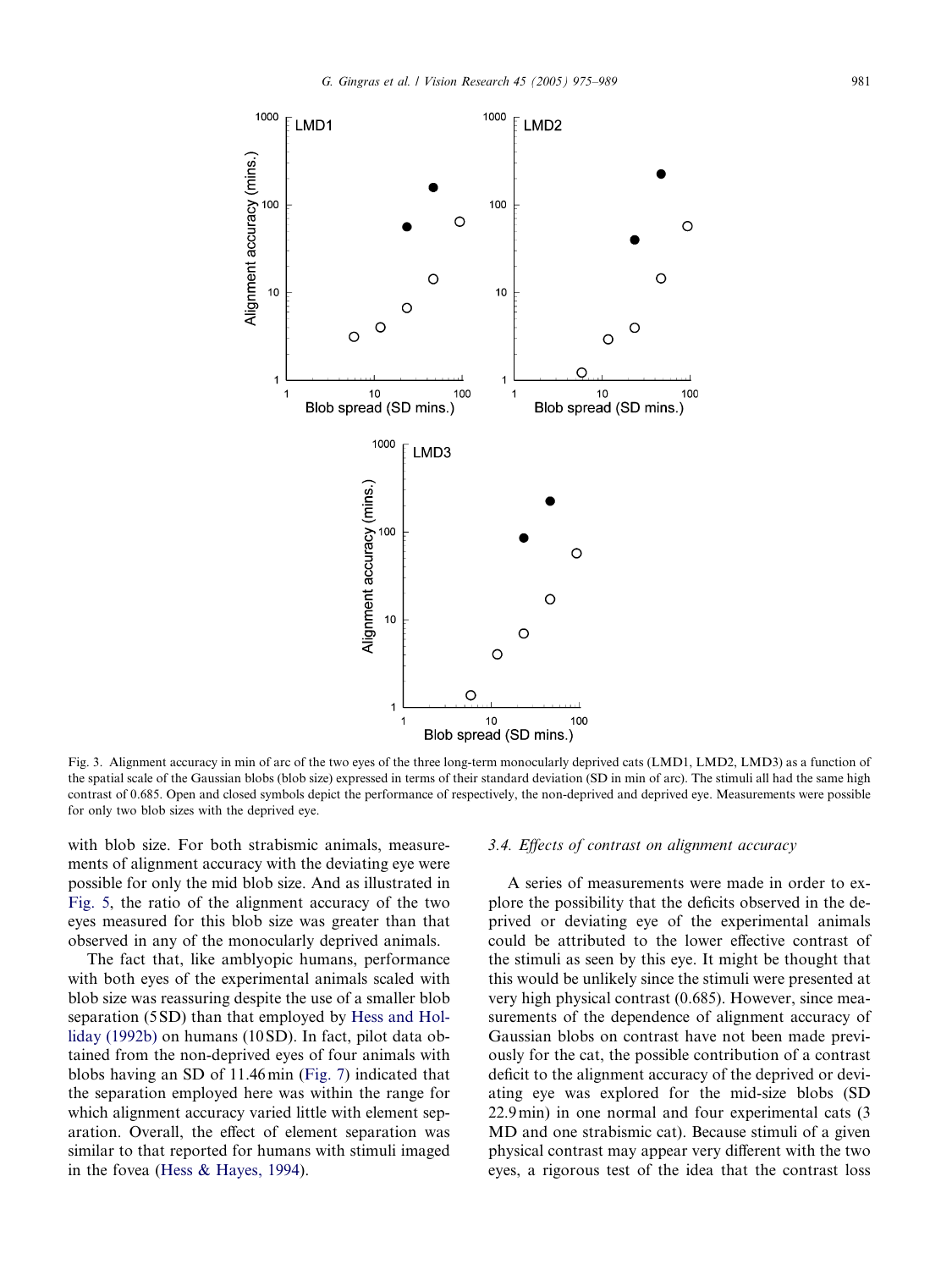<span id="page-7-0"></span>

Fig. 4. Alignment accuracy in min of arc of the two eyes of the three short-term monocularly deprived cats (SMD1, SMD2, SMD3) as a function of the spatial scale of the Gaussian blobs (blob size) expressed in terms of their standard deviation (SD in min of arc). The stimuli all had the same high contrast of 0.685. Open and closed symbols depict the performance of respectively, the non-deprived and deprived eye. Measurements were possible with the deprived eye for only one blob size for SMD1, three blob sizes for SMD2 and four for SMD3.

provides a full explanation for the alignment deficits in the deprived eye would require that the contrast of the stimuli for the two eyes be effectively equated. One way to achieve this goal would be to first establish the level of physical contrast of the stimuli as viewed by the non-deprived eye that matches their apparent contrast as seen by the deprived eye. Another approach and the one employed here, was to plot the contrast of the stimuli for the two eyes with respect to their respective contrast thresholds, thereby permitting examination of the effects of stimulus contrasts for the two eyes that were incremented by the same amount (e.g. 10dB) from their respective contrast thresholds.

To permit this comparison it was necessary to first measure the contrast thresholds for the Gaussian stimulus sets for each eye. These measurements were made for each eye of 5 animals on the jumping stand by measurement of the contrast detection thresholds for those blob stimulus sets for which alignment accuracy data could be made for both eyes. A simple detection task was employed whereby animals were first trained to jump toward an aligned set of blobs as opposed to an adjacent blank field of the same mean luminance. The contrast of the set of blobs was reduced in small steps until a contrast was reached where the animal's performance fell to chance. The contrast thresholds were defined as the lowest contrast for which performance was 70% correct or better. On the basis of these measurements it was possible to plot the alignment accuracy as a function of the contrast of the stimuli for the 5 tested animals with respect to their individual contrast thresholds. The data for the two animals (N2 and the binocular data for LMD3) for which the widest range of contrasts were examined are displayed in [Fig.](#page-9-0) 8. For humans,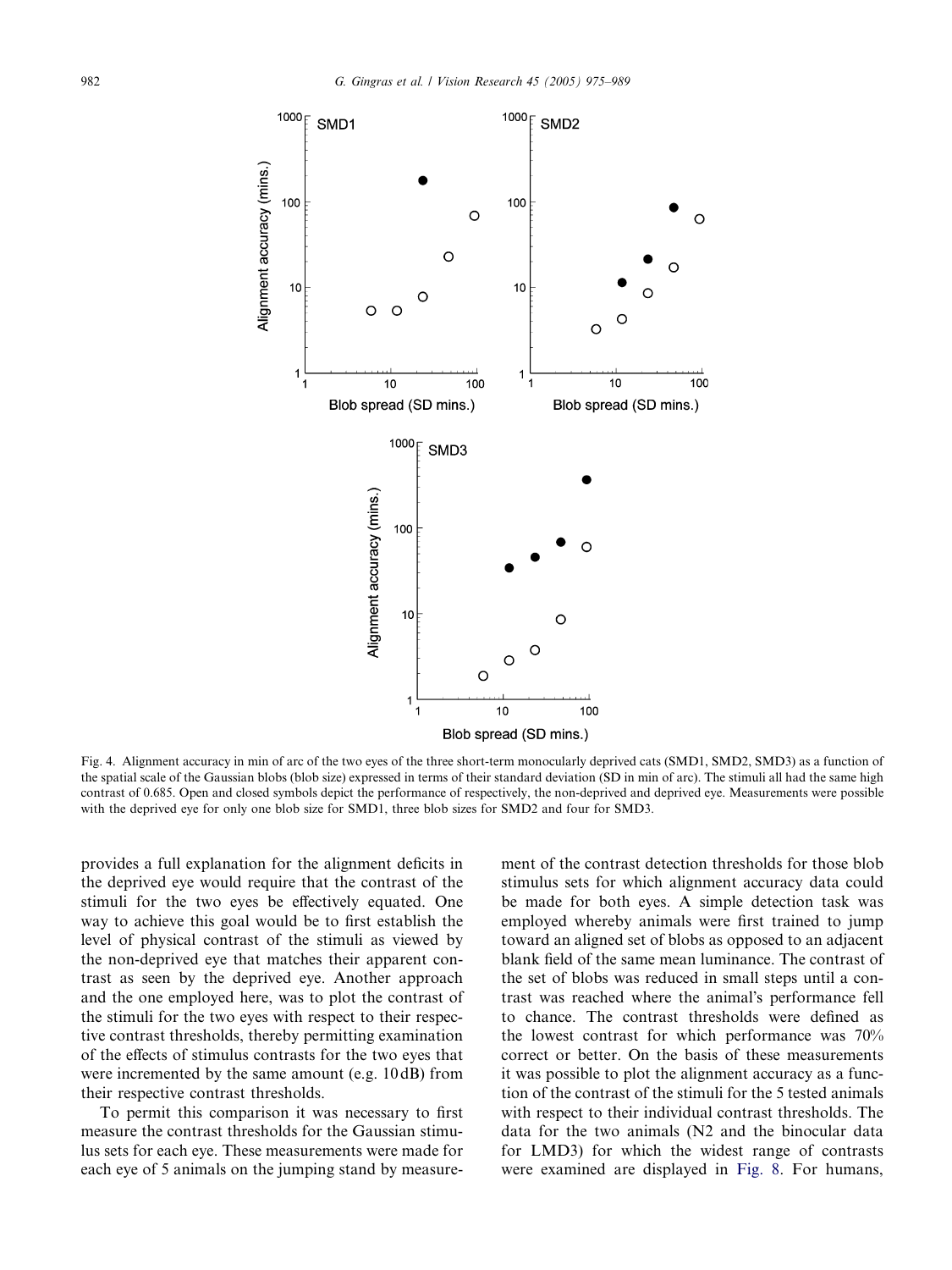<span id="page-8-0"></span>

Fig. 5. The ratio of the alignment accuracy of the two eyes of each experimental animal. Legend: NDE: non-deprived eye; DE: deprived eye. Different symbols are used to depict the results from the three deprivation conditions.

the relationship between alignment accuracy and contrast when plotted on logarithmic axes can be described adequately by a line with a slope equal to the fourthroot of contrast (Hess & [Holliday,](#page-13-0) 1992a). Whereas a similar linear relationship between alignment accuracy and contrast was found for both cats on logarithmic scales, the slope was greater than that observed in humans indicating a greater dependence on contrast. Indeed, power functions fitted to the data for N2 and LMD3 have slopes of 0.64  $(r = 0.98)$  and 0.83  $(r = 0.95)$ , respectively as illustrated by the solid line through the data for N2.

In addition to the binocular data for LMD3, [Fig.](#page-9-0) 8 also displays the alignment data for the deprived eye



Fig. 7. Alignment accuracy in min of arc as a function of the separation of the Gaussian blobs (SD 11.46min) expressed in terms of their standard deviation (SD). Data are shown for four animals tested with various blob separations. Legend: SMD1 (squares); S1 (circles); S2 (upright triangles); LMD3 (inverted triangles).

as a function of the contrast of the stimuli plotted with respect to its own contrast threshold. Although the alignment accuracy for stimuli having contrasts elevated similar amounts from the respective contrast thresholds for the two eyes were brought close by this manipulation at low contrasts, the values for the deprived eye were always worse and the discrepancy appeared to become larger with increasing contrast. Equivalent data for three other animals (LMD1, LMD2 and S1) with a more limited set of stimulus contrasts are displayed in [Fig.](#page-9-0) 9. For LMD1 and LMD2, alignment accuracy for Gaussian blobs within 24dB of the contrast thresholds for each eye were similar but still worse for the deprived eye.



Fig. 6. Alignment accuracy in min of arc of the two eyes of the two strabismic cats (S1 and S2) as a function of the spatial scale of the Gaussian blobs (blob size) expressed in terms of their standard deviation (SD in min of arc). The stimuli all had the same high contrast of 0.685. Open and closed symbols depict the performance of respectively, the non-deviated and deviated eye. Measurements were possible with the deviated eye for only one blob size.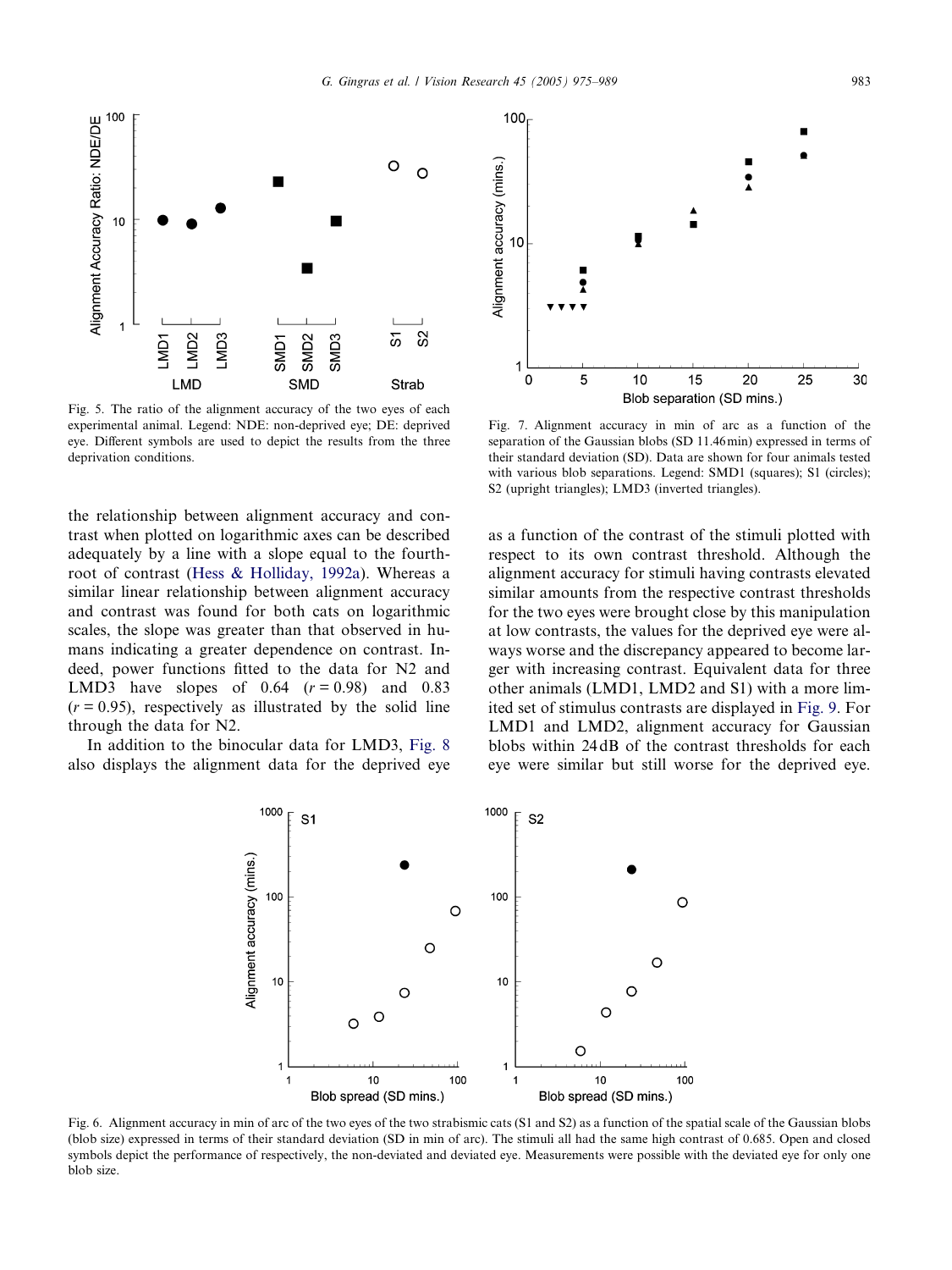<span id="page-9-0"></span>

Fig. 8. Alignment accuracy in min of arc as a function of the contrast of the Gaussian blob stimuli (SD 22.9min) plotted with respect to the contrast threshold for the stimuli for each eye. Data are shown for a normal animal (N2) and the two eyes of LMD3. Open and closed symbols depict the performance of respectively, the non-deprived and deprived eye. The solid line through the data for  $N2$  has a slope of  $-0.64$ .

For stimuli of higher contrasts with respect to the contrast threshold of each eye, the performance of the deprived eye were worse by factors of 5–10. For the strabismic cat S1, the alignment accuracy of the deviating eye was considerably worse (by a factor of 30) than that of the other eye at all contrast levels equated with respect to their individual contrast thresholds. Thus, while at the lowest contrast levels the alignment accuracy of the deprived eye of the long-term monocularly deprived animals approached that of the non-deprived eye at equivalent contrast levels with respect to the contrast threshold of this eye, for stimuli of higher contrasts the performance of the deprived eye was substantially worse. It therefore appears that in general, the elevated alignment accuracy thresholds of the deprived eye of monocularly deprived animals cannot be explained solely by the contrast threshold deficits of this eye. For the strabismic animal S1 it was even more apparent that



Fig. 9. Alignment accuracy in min of arc as a function of the contrast of the Gaussian blob stimuli (SD 22.9min) plotted with respect to the contrast threshold for the stimuli for each eye. Data are shown for three cats (LMD1, LMD2 and S1). Open and closed symbols depict the performance of respectively, the non-deprived and deprived (or deviated) eye.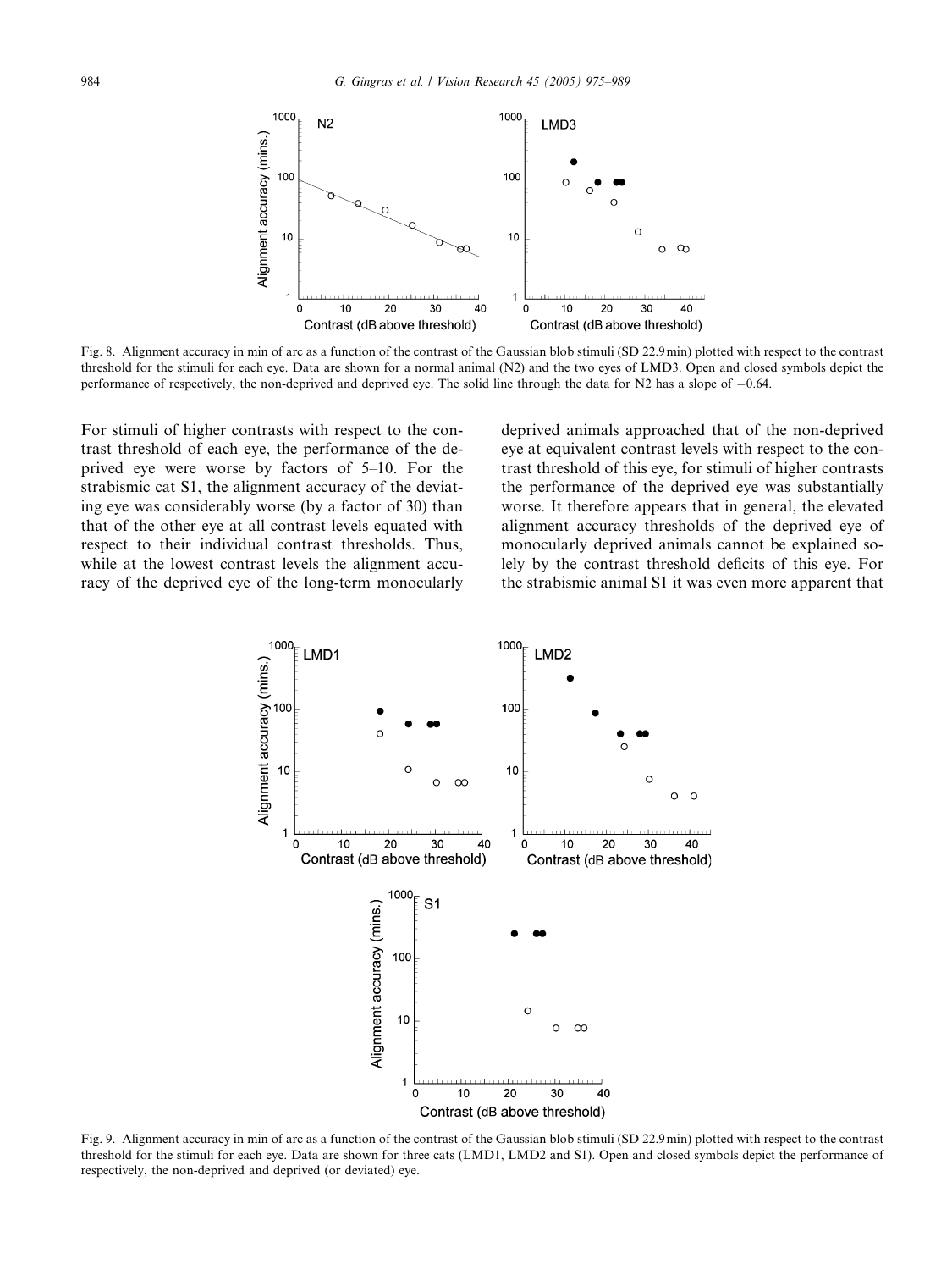the contrast threshold deficits were not the cause of the large elevation of alignment accuracy thresholds, a result consistent with observations made on strabismic amblyopic humans (Hess & [Holliday,](#page-13-0) 1992b).

#### 4. Discussion

# 4.1. Grating acuity

Despite the modification to the surgical procedure for eyelid closure that allowed for two occlusion layers as opposed to one, and the change from a detection to a discrimination task, the grating acuities of the deprived eye of the monocularly deprived and strabismic animals of this study were similar to those reported in previous studies from this laboratory (Cleland, [Crewther,](#page-13-0) Crewther, & [Mitchell,](#page-13-0) 1982; Giffin & [Mitchell,](#page-13-0) 1978; [Mitchell,](#page-14-0) [1988](#page-14-0); [Mitchell](#page-14-0) et al., 1984).

As summarized in [Table](#page-2-0) 1, the deficits in the grating acuity of the deprived or deviating eye were quite small to the extent that they equaled or exceeded one octave, or a factor of two, in only two animals (S1 and LMD3). Here it is possible to emphasize a close similarity between the nature of the deficits in visually deprived animals of this study and those experienced by human amblyopes. One of the characteristic features of the latter is the variation in the severity of the deficit with the task employed for its measurement. Thus, for example, the deficits in Snellen acuity and vernier acuity can be substantially worse than those for grating acuity. Indeed it is not uncommon for contrast sensitivity functions including grating acuity to be normal in the amblyopic eye despite the fact that the subjects report substantial perceptual distortions with this eye and exhibit poor Snellen and other acuities (Barrett, Pacey, [Bradley,](#page-13-0) Thibos, & [Morrill,](#page-13-0) 2003; [Hess](#page-13-0) et al., 1978; Howell, [Mitchell,](#page-13-0) & [Keith,](#page-13-0) 1983). SMD3 represents a similar example among the experimental animals as it showed poor alignment accuracy in the presence of minimal deficits

of grating acuity. As emphasized below, the deficits in alignment accuracy in all the deprived cats examined here were substantially greater than their grating acuity losses, a result that is also consistent with data from human amblyopes.

# 4.2. Alignment accuracy

A universal feature of the results from both normal animals and the experimental animals when tested binocularly was that alignment accuracy scaled with blob size. This result was comforting as it mirrored the performance of both normal humans and the non-amblyopic eye of human amblyopes. Even more reassuring was the large magnitude of the deficits in the alignment accuracy of the deprived or deviating eye of the experimental animals and the fact that the size of these deficits did not vary with stimulus scale. In other words, the positional abnormality was not a fixed spatial dimension for any of our animals but instead appears to be proportionally the same at all spatial scales as evidenced by the parallel displacement of the alignment accuracy thresholds for the deprived eye from the data for the other eye ([Figs.](#page-6-0) [3–5](#page-6-0)). Thus, like human amblyopes, the neural representation of space of deprived cats appears to be disrupted equally at all scales.

As illustrated by the graph displayed in [Fig.](#page-8-0) 5, the deficits in alignment accuracy were substantial. In terms of the ratio between the alignment thresholds for the two eyes, the deficits exceeded a factor of 9 for all but one animal (SMD2) and a factor of 20–30 for 3 animals including both of the strabismic cats. For all animals, even including SMD2 for which the deprived eye's alignment accuracy was best, the deficits exceeded by a considerable margin their grating acuity losses. This point is made evident by the graph of Fig. 10(A) in which the magnitude of the deficits in grating acuity and alignment accuracy are compared for each animal and in Fig. 10(B) where the magnitude of the deficits in contrast sensitivity and alignment accuracy are compared for



Fig. 10. The ratio of the alignment accuracy between the normal and fellow deprived or deviating eye (averaged across the scales for which measurements could be made) is plotted against either the ratio of the grating acuities of the two eyes (A) or the ratio of the contrast thresholds (B). Legend: strabismic cats (open circles); LMD cats (filled squares); SMD cats (filled circles).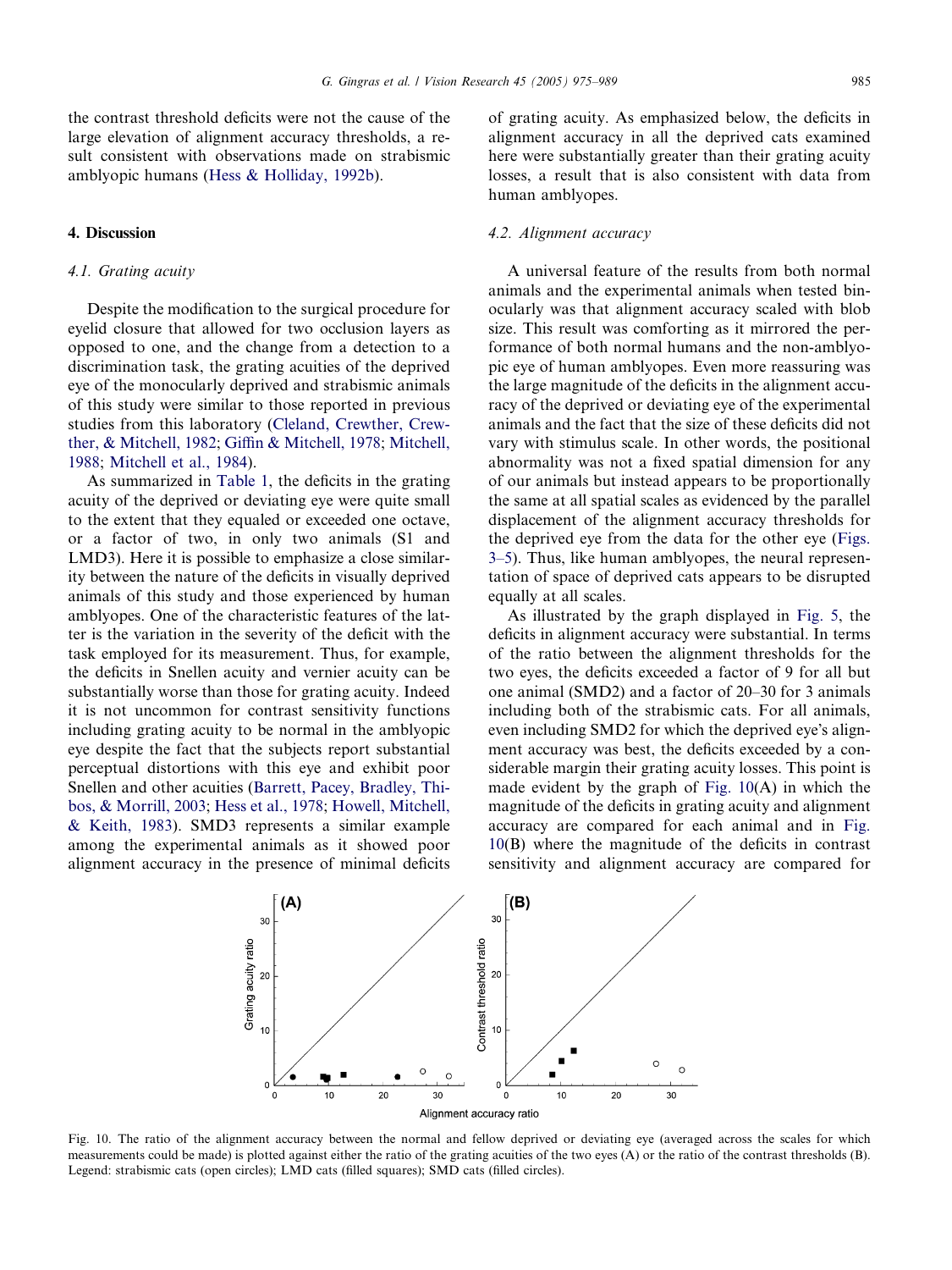the 5 animals (LMD1, LMD2, LMD3, S1 and S2) for which measurements were made of the contrast thresholds for the alignment stimuli for the two eyes in order to allow specification of the suprathreshold contrast of the stimuli for the data displayed earlier in [Figs.](#page-9-0) 8 and [9.](#page-9-0) In each case, the data fall well below the line with a slope of one that represents equal deficits on both measures. Furthermore, for each of these measures (deficits for grating acuity and contrast sensitivity) there is no significant correlation (grating acuity  $r = 0.49$ ; contrast sensitivity,  $r = 0.2$ ) with the deficit for alignment accuracy. The fact that the deficits in alignment accuracy were so much worse and uncorrelated with either the grating acuity or contrast sensitivity losses is similar to the findings from human anisometropic and strabismic amblyopes (Hess & [Holliday,](#page-13-0) 1992b) and adds to the evidence that the visual losses experienced by monocularly deprived and strabismic cats represent a true model of the amblyopic defect in humans.

# 4.3. Comparison of the visual losses in monocularly deprived and strabismic animals

It is generally agreed that amblyopia is a heterogeneneous condition with a number of identifiable types that are categorized with respect to an associated optical or oculomotor abnormality that is thought to have played a causal role. The two most common forms are anisometropic and strabismic amblyopia that are associated with respectively, unequal refractive states in the two eyes or strabismus. However, a less common type has been referred to as deprivation amblyopia (von [Noorden,](#page-14-0) [1967\)](#page-14-0) and is typically associated with a medial opacity or other peripheral obstruction that interferes with the formation of a patterned retinal image in one or both eyes. The most common form of deprivation amblyopia in humans is associated with monocular cataract ([Maurer](#page-14-0) & Lewis, 1993). With respect to the types of human amblyopia, monocular deprivation could be thought to mimic most closely the early visual experience of deprivation amblyopes.

Although there have as yet been no studies of alignment accuracy, using well-separated stimuli of the type used here, for deprivation amblyopia, studies of anisometropic and strabismic amblyopes reveal fundamental differences in the underlying causes of the spatial localization deficits. Whereas for the vast majority of anisometropic amblyopes the losses in alignment accuracy appear to be completely attributable to the losses of contrast sensitivity, the deficits in alignment accuracy of strabismic amblyopes appear to be uncorrelated with their contrast sensitivity losses (when stimuli with wellseparated features are used) so that for them they represent independent deficits (Hess & [Holliday,](#page-13-0) 1992b). In view of the precedent from studies of human amblyopes, it was important to establish the extent to which the deficits in alignment accuracy of monocularly deprived and strabismic cats could be attributed to their contrast sensitivity losses. There is no physical reason why poor visibility should lead to reduced positional sensitivity because the targets we use, unlike those of previous vernier studies, are virtually unaffected by the loss of high spatial frequencies that characterizes amblyopia (compare [Fig.](#page-4-0) 1(C) and (D)). Any relationship that might exist must involve the mechanisms that underlie these two tasks. An investigation of this issue was conducted on the 3 long-term monocularly deprived animals (LMD1, LMD2, LMD3) and one strabismic cat (S1). When the alignment accuracy was plotted as a function of the stimulus contrast with respect to the individual contrast thresholds for the two eyes [\(Figs.](#page-9-0) 8 and 9), it was apparent that for the monocularly deprived animals the alignment accuracy of the deprived eye for stimuli of low to medium contrast (within 24dB of threshold) may have been constrained by the reduced contrast sensitivity of this eye. However, for stimuli of higher contrast the performance of the deprived eye became progressively worse than that predicted on the basis of the effective contrast with respect to threshold. For the strabismic animal S1 [\(Fig.](#page-9-0) 9) the performance of the deviating eye was 30 times worse than that of the other eye for stimulus contrasts of equivalent magnitudes with respect to the contrast thresholds of the two eyes. Thus, for strabismic cats the deficits of alignment accuracy were not a result of the losses of contrast sensitivity. In this respect the animals reared with strabismus behaved just like human strabismic amblyopes. It was also apparent that the contrast sensitivity losses of long-term monocularly deprived cats did not provide a complete explanation for their deficits of alignment accuracy since for stimuli of high contrast the latter deficits were always substantially greater than those expected on the basis of the stimulus contrast with respect to contrast threshold. On the other hand, for stimuli of low contrast and possibly for animals monocularly deprived for short periods of time, the deficits in alignment accuracy may to a large part be attributable to the contrast sensitivity loss. However, in general, the findings from monocularly deprived cats differed from those observed in human anisometropic amblyopes where in the vast majority of cases the contrast sensitivity losses predict the deficits of alignment accuracy in their entirety.

Although measurements of the alignment accuracy of kittens reared with anisometropia are necessary to strengthen the argument, the differences between the deficits of our monocularly deprived cats and those of human anisometropic amblyopes reinforce the distinction that has been made between anisometropic and deprivation amblyopia. On the surface, anisometropia and monocular deprivation might be considered to lie on the same continuum since eyelid closure allows some pattern information to reach the retina. Indeed, it has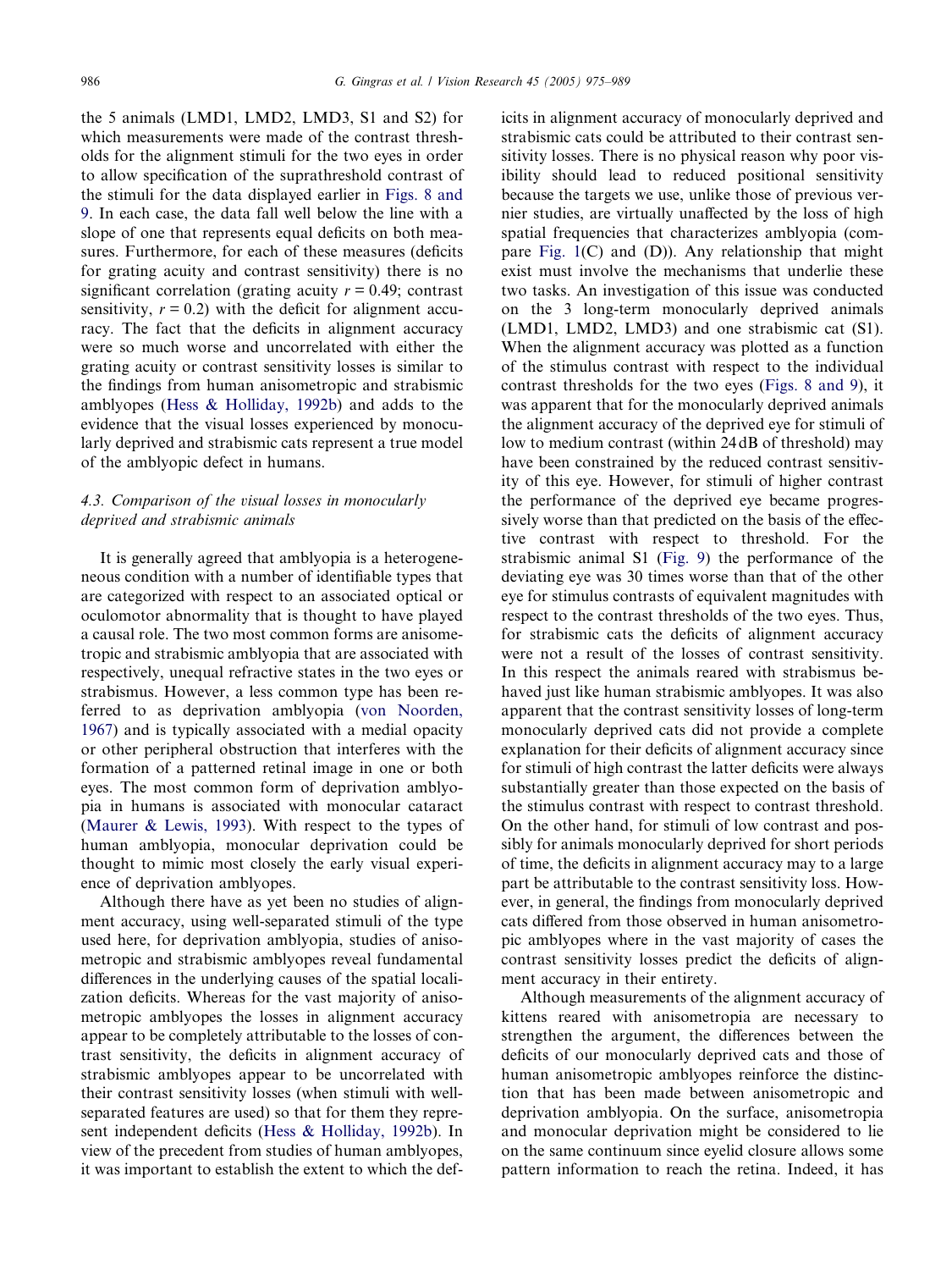<span id="page-12-0"></span>been reported that it is possible to plot cortical receptive fields through the closed eyelids of one month old kittens (Spear, Tong, & [Langsetmo,](#page-14-0) 1978) so that the deprivation in both monocular deprivation and anisometropia could be thought of in similar terms, namely a filtering out of high spatial frequencies from the retinal image. However, the fact that the spatial localization deficits in more severe monocularly deprived animals may be fundamentally different from those associated with anisometropia, argues against this interpretation and suggests that the two forms of deprivation may have different effects on the central visual pathways. A similar conclusion was reached earlier by [Hess,](#page-13-0) France, and [Tulanay-Keesey](#page-13-0) (1981) for human deprivation amblyopia.

### 4.4. Mixed amblyopia: the case of SMD1

Although SMD1 was deprived for only 6 days at 5 weeks of age, the deficits in alignment accuracy were substantially larger than those of the long-term monocularly deprived animals including the one deprived the longest (LMD3) to 82 days of age. The deficits for SMD1 were in fact comparable to those measured in the two animals on which esotropia was induced surgically. This finding was of particular interest as SMD1 developed esotropia in the months following termination of the period of monocular deprivation (Fig. 11). Strabismus has been reported to occur spontaneously following monocular deprivation in both kittens [\(Movs](#page-14-0)hon, [1976;](#page-14-0) [Sherman,](#page-14-0) 1972) and infant monkeys [\(Quick,](#page-14-0) Tigges, [Gammon,](#page-14-0) & Boothe, 1989). The fact that this animal's visual performance bears some resemblance to that of the two animals on which strabismus was induced intentionally by surgery is important from several



Normal

SMD<sub>1</sub>

Fig. 11. A photograph of SMD1 as an adult and a normal adult cat to illustrate the esotropia that developed in the former after a 6 day period of monocular deprivation imposed at 5 weeks of age, Note that in a normal cat the pupillary axes appear divergent with respect to the optic axes as indicated by the two corneal reflexes from a distant light source. In contrast, the pupillary axes of SMD1 are convergent in relation to their position in a normal cat to the extent that they overlap with the optic axes. The photographs were taken with lights positioned in the plane of the cameras as advocated by Olson and [Freeman](#page-14-0) [\(1978\).](#page-14-0)

perspectives. First, it suggests that the results from surgically induced strabismus can be generalized to strabismus that arises from other causes. And second, the results suggest that strabismus may exert a powerful effect on its own or else add to the earlier effects of monocular deprivation on the development of the visual pathways even though the deviation developed after the second month. The fact that the deficits manifested by SMD1 reflect the characteristics of strabismus suggests that this animal may represent a case of mixed amblyopia such as occurs in humans with both anisometropia and strabismus.

#### 4.5. Relationship with vernier acuity studies

Traditionally vernier acuity targets have been used to measure positional accuracy in humans and animals with amblyopia. For the reasons that we have already outlined earlier, we do not consider such a target to be ideal. Because such a measure is likely to involve within-filter operations (Whitaker & [MacVeigh,](#page-14-0) 1991), performance on such a task is affected by cues other than solely the encoding of position [\(Watt,](#page-14-0) 1984), one of these being contrast sensitivity ([Carney](#page-13-0) & Klein, 1999). One would therefore expect a strong correlation to ensue between the deficits of positional accuracy and contrast sensitivity from its use. Unsurprisingly, this has been shown for normal animals [\(Kiorpes](#page-13-0) et al., 1993), humans with amblyopia (Bradley & [Freeman,](#page-13-0) 1985; [McKee](#page-14-0) et al., 2003) and animals with amblyopia secondary to surgically-induced strabismus or anisometropia [\(Kiorpes](#page-13-0) et al., 1993). A number of studies, using vernier stimuli, have shown that there is a proportional relationship between the contrast sensitivity (or grating acuity) loss (a proportional constant of unity for anisometropia and less than unity for strabismic amblyopia) and the positional loss ([Barbeito,](#page-13-0) Bedell, & Flom, [1988](#page-13-0); Levi & [Klein,](#page-14-0) 1992 also see [Kiorpes](#page-13-0) et al., 1993). The stimulus that we use here has been shown not to depend on such local cues (Hess & [Holliday,](#page-13-0) 1992a) because of its well-separated features ([Whitaker](#page-14-0) & Mac-[Veigh,](#page-14-0) 1991). Unlike vernier acuity (Bradley & [Freeman,](#page-13-0) [1985](#page-13-0)), performance on such a task in normal vision depends primarily on the size of the Gaussian envelope (not the spatial frequency spectrum), a second-order stimulus attribute (Hess & [Holliday,](#page-13-0) 1992a). Thus the stimulus that we use here for the first time on normal and deprived animals represents a different approach to the assessment of positional coding than that previously provided by more traditional vernier targets and it arrives at a fundamentally different conclusion about the nature of the positional loss. Namely, that the positional loss in strabismic and deprivation amblyopia is independent of the known contrast sensitivity or acuity loss, a finding that has already been established in human amblyopes using a similar approach ([Hess](#page-13-0) &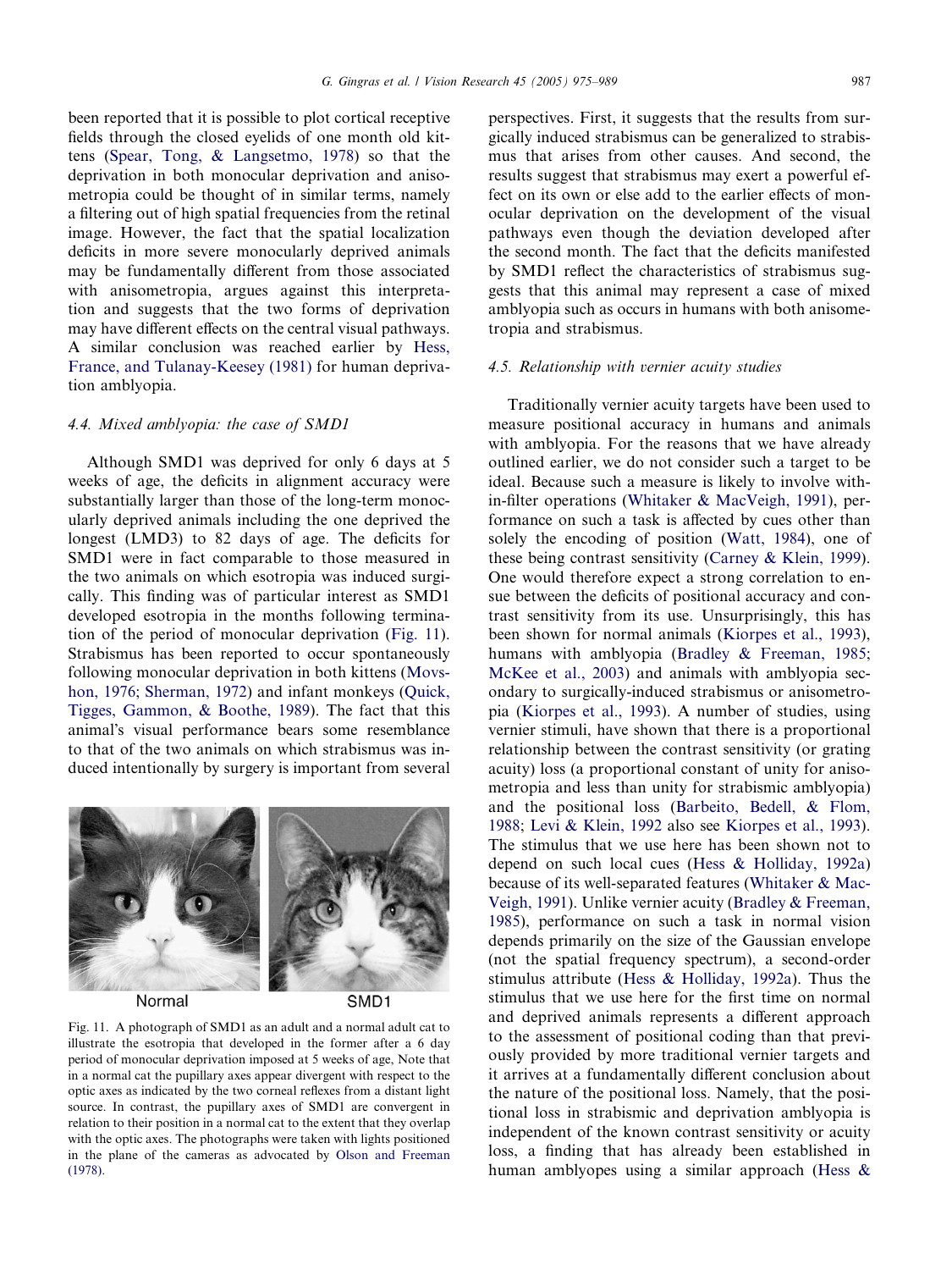<span id="page-13-0"></span>Field, 1994; Hess & Holliday, 1992b). Thus in both human amblyopes and in animals made artificially amblyopic there exists separate deficits for contrast sensitivity and positional sensitivity. In terms of the magnitude of the deficit, anomalous visual development of the type studied here (deprivation and strabismus) results in substantial losses to the encoding of relative position and modest deficits to visibility.

#### 4.6. The development of normal positional accuracy

It would seem unlikely that the accuracy with which we estimate spatial distances is set solely by the fidelity of the anatomical connections that underpin the topographical projection from retina to cortex. While such topography may represent the foundations of our positional code, it is likely that positional accuracy is enhanced beyond this strict anatomical limit during development by an activity-dependent mechanism. Such a Hebbian mechanism, driven by the degree of correlation in the firing pattern of neurons, could provide additional, self-calibration to optimize positional accuracy (Hess & Field, 1994). The present losses of positional accuracy in cats whose vision is disrupted in early life due to either lid suture or strabismus could involve a disruption to this posited self-calibrating mechanism and may be better thought of as an uncalibrated neuronal disarray. This in turn leaves open the possibility that, in the normal animal, events during development may play an important role in the encoding of spatial position. To date, the only studies that have addressed this issue have used vernier targets [\(Shimojo](#page-14-0) et al., 1984; [Shimojo](#page-14-0) & Held, 1987) that may be non-ideal because of their strong dependence on contrast sensitivity (Carney & Klein, 1999). This issue should ideally be addressed using stimuli similar to those of the present investigation where the associated effects of reduced contrast sensitivity can be adequately evaluated.

# Acknowledgements

This work was supported by an NSERC Discovery grant to DEM and a CIHR grant to RFH. GG was supported by a scholarship (Centre de développement de la formation et de la main-d'oeuvre Huron-Wendat). We wish to thank Debbie Fice, Nicki MacGillivary and Marc Jones for their care of the animals and help with data collection and Jane Anne Horne for programming the visual displays.

#### References

Barbeito, R., Bedell, H. E., & Flom, M. C. (1988). Does impaired contrast sensitivity explain the spatial uncertainty of amblyopes? Investigative Ophthalmology & Visual Science, 29, 323–326.

- Barrett, B. T., Pacey, I. E., Bradley, A., Thibos, L. N., & Morrill, P. (2003). Nonveridical visual perception in human amblyopia. Investigative Ophthalmology & Visual Science, 44, 1555–1567.
- Bedell, H. D., & Flom, M. C. (1981). Monocular spatial distortion in strabismic amblyopia. Investigative Ophthalmology & Visual Science, 20, 263–268.
- Bradley, A., & Freeman, R. D. (1985). Is reduced acuity in amblyopia due to position, contrast or fixation deficits? Vision Research, 25, 55–66.
- Carney, T., & Klein, S. A. (1999). Optimal spatial localization is limited by contrast sensitivity. Vision Research, 39, 503–511.
- Cleland, B. G., Crewther, D. P., Crewther, S. G., & Mitchell, D. E. (1982). Normality of spatial resolution of retinal ganglion cells in cats with strabismic amblyopia. Journal of Physiology, 326, 235–249.
- Daw, N. W. (1995). Visual development. New York: Plenum Press.
- Demanins, R., & Hess, R. F. (1996). Positional loss in strabismic amblyopia—interrelationship of alignment threshold, bias, spatial scale and eccentricity. Vision Research, 36, 2771–2794.
- Freeman, R. D. (1980). Corneal radius of curvature of the kitten and the cat. Investigative Ophthalmology & Visual Science, 19, 306–308.
- Fronius, M., & Sireteanu, R. (1989). Monocular geometry is selectively distorted in the central visual field of strabismic amblyopes. Investigative Ophthalmology & Visual Science, 30, 2034–2044.
- Giffin, F., & Mitchell, D. E. (1978). The rate of recovery of vision after early monocular deprivation in kittens. Journal of Physiology, 274, 511–537.
- Hall, S., E & Mitchell, D. E. (1991). Grating acuity of cats measured with detection and discrimination tasks. Behavioural Brain Research, 44, 1–9.
- Harwerth, R. S., Smith, E. L, Boltz, R. L., Crawford, M. L. J., & von Noorden, G. K. (1983). Behavioral studies on the effect of abnormal early visual experience in monkeys: spatial modulation sensitivity. Vision Research, 23, 1501-1510.
- Hess, R. F. (2002). Sensory processing in human amblyopia: snakes and ladders. In M. Moseley & A. Fielder (Eds.), Amblyopia: a multidisciplinary approach (pp. 19–42). Oxford: Butterworth Heinemann Press.
- Hess, R. F., Campbell, F. W., & Greenhalgh, T. (1978). On the nature of the neural abnormalities in human amblyopia: neural aberrations and neural sensitivity loss. Pflügers Archiv: European Journal of Physiology, 377, 201–207.
- Hess, R. F., France, T., & Tulanay-Keesey, U. (1981). Residual vision in humans who have been monocularly deprived of pattern stimulation in early life. Experimental Brain Research, 44, 295–311.
- Hess, R. F., & Field, D. J. (1994). Is the spatial deficit in strabismic amblyopia due to loss of cells or an uncalibrated disarray of cells? Vision Research, 24, 3397–3406.
- Hess, R. F., & Hayes, A. (1994). The coding of spaial position by the human visual system: effects of spatial scale and retinal eccentricity. Vision Research, 34, 625–643.
- Hess, R. F., & Holliday, I. A. (1992a). The coding of spatial position by the human visual system: effects of spatial scale and contrast. Vision Research, 32, 1085–1097.
- Hess, R. F., & Holliday, I. A. (1992b). The spatial localization deficit in amblyopia. Vision Research, 32, 1319–1339.
- Howell, E. R., Mitchell, D. E., & Keith, C. G. (1983). Contrast thresholds for sine gratings of children with amblyopia. Investigative Ophthalmology & Visual Science, 24, 782–787.
- Kiorpes, L. (1992). Effect of strabismus on the development of vernier acuity and grating acuity in monkeys. Visual Neuroscience, 9, 253–259.
- Kiorpes, L., Kipers, D. C., & Movshon, J. A. (1993). Contrast sensitivity and vernier acuity in amblyopic monkeys. Vision Research, 33, 2301–2311.
- Kiorpes, L., & McKee, S. P. (1999). Neural mechanisms underlying amblyopia. Current Opinion in Neurobiology, 9, 480–486.